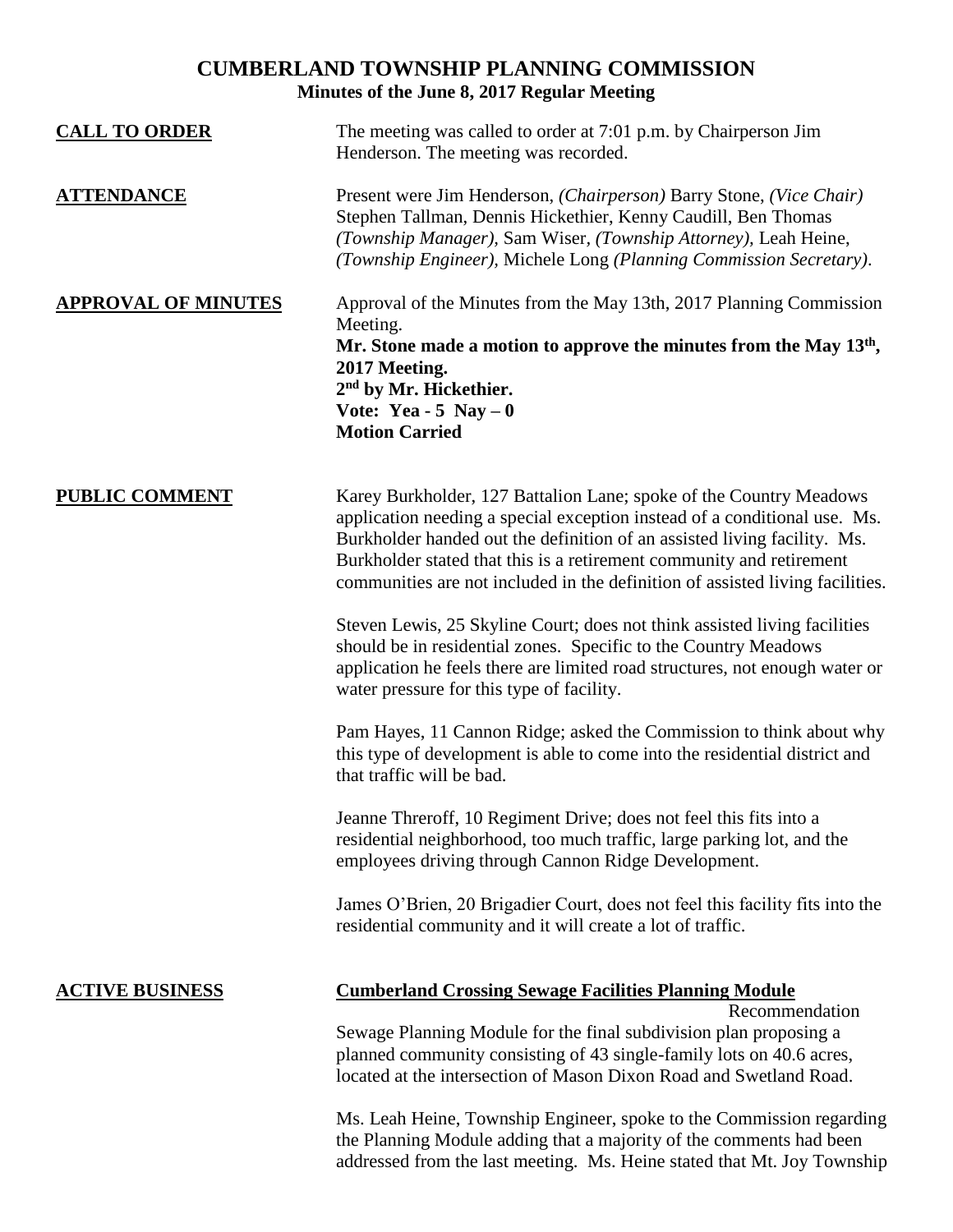has responded that they do not want to see the plan until it is almost completed and ready for the signatures. Ms. Heine also added that the flow is up to where it needs to be. Ms. Heine reviewed the Component 4A from the planning module with the Commission, which will need to be signed by the Chair once it is recommended to the Board.

### **Mr. Hickethier made a motion to recommend the Sewage Planning Module to the Board of Supervisor based upon the engineering comments being addressed.**

**2 nd by Mr. Tallman. Vote:** Yea -  $5$  Nay  $-0$ **Motion Carried**

### **NEW BUSINESS Country Meadows Conditional Use Application**

Applicant is seeking a conditional use for an assisted living facility in the residential cluster overlay zone as required per Section 27-502.1 of the Cumberland Township Zoning Ordinance.

Charlie Courtney, with McNees, Wallace, and Nurick representing Country Meadows first spoke that the Zoning Ordinance does state that assisted living facilities are permitted by conditional use in the R cluster overlay district. Mr. Courtney added that the Zoning Officer also gave a determination that this is permitted by conditional use. Mr. Courtney gave a small overview of the plan and what will be offered as care at this facility. Mr. Courtney also reviewed the definition of assisted living facilities from the Township Ordinance along with the definitions of nursing home and retirement communities. Mr. Courtney introduced Michael Leader, owner of Country Meadows, who gave a small overview of what he has already completed to prepare for this facility to come into the Township. Mr. Leader explained the difference between an assisted living facility and a skilled full time care facility such as a nursing home. Mr. Leader stated that most of his assisted living facilities are located in residential zoning districts, mostly with conditional uses or special exceptions. Mr. Leader added that this will be constructed in phases which could happen anywhere from 5 years to 15 years. Mr. Hickethier questioned the memory support unit and asked Mr. Leader to explain what will happen in that wing. Mr. Leader stated that this wing is for residents with dementia and/or Alzheimer's disease but it is not a mental health wing. Mr. Leader further stated that this wing is for people in early stages of these diseases. It has programs that are tailored to people with memory loss and it is a secure environment with a staff member, relative or friend. Mr. Hickethier asked for a definition of intermittent care if they are in a secure unit. Mr. Leader stated that the secure unit provides the environment not the care, there is not someone with those people on a minute by minute basis. Mr. Hickethier asked Mr. Wiser for a definition of intermittent care, Mr. Wiser stated that there is not a definition in the Township Zoning Ordinance however the Zoning Officer has determined that the use as described in the application does comply with the definition of assisted facility in our Zoning Ordinance. Ms. Burkholder, read the definition of intermittent care from the Federal Law under Medicare. Mr. Courtney added that definitions are to be the common and ordinary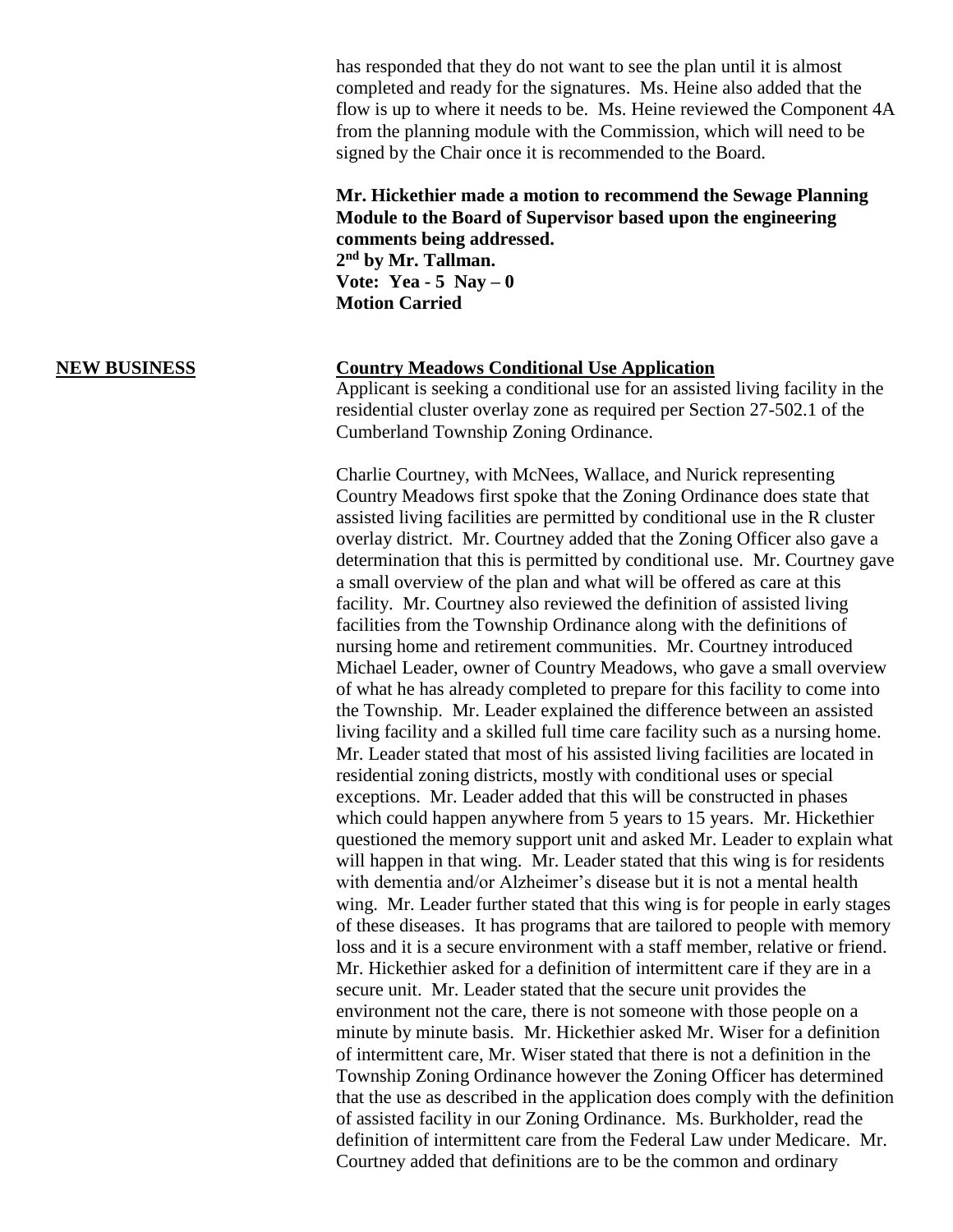meaning from the dictionary. Mr. Courtney explained memory care and how it varies upon individual and that when they need the full time care they are then moved to a full time care facility. Mr. Bob Sharrah, with Sharrah Design Group representing the applicant, reviewed Section 27- 1603 from the Zoning Ordinance, the conditions that need to be addressed for assisted living facilities. Mr. Sharrah showed the Commission how each condition is met on the visual plans which were on display. Mr. Wiser reviewed the conditions to be met by the applicant in the R cluster overlay district within Section 27-506 of the Zoning Ordinance. Mr. Sharrah stated that he felt the plan demonstrated compliance of these conditions which were reviewed. Mr. Sharrah also felt they met all conditions in Section 27-1603 regarding assisted living facilities. Mr. Wiser also reviewed the generally applicable criteria of the zoning ordinance with Mr. Sharrah. Mr. Sharrah stated that he met all of the requirements.

The Commission discussed building height and buffering requirements. Mr. Sharrah stated they are almost doubling the required amount of trees for buffering. Mr. Sharrah added that with the land development plan they will have a landscape plan which will give a better idea of what trees and how many will be placed.

**Mr. Stone made a motion to recommend approval of the conditional use based upon the applicant to provide more specific detail on lighting, screening, noise and the solicitor to provide a legal review on the special exception/conditional use requirement, along with the building height to remain at 35 feet as a maximum height and to maintain the existing natural buffer.** 

**2 nd by Mr. Caudill. Vote: Yea-5 Nay-0 Motion Carried**

### **NEW BUSINESS Request from Board of Supervisors**

"Mr. Paddock made a motion to have the Township Planning Commission review the setbacks, buffering requirements and use of cottages as buffering elements on any assisted living facility plans in the residential district" Seconded by Mr. Shealer and carried.

Mr. Thomas reviewed an action plan for the Commission to follow in order to get more information to Mr. Paddock for his recommendations that were received at a public hearing.

Mr. Henderson agreed with Mr. Thomas's action plan. The item will reappear on the Commission's August  $10<sup>th</sup>$  meeting agenda.

**Mr. Hickethier made a motion to adopt the action plan that Mr. Thomas reviewed.**

**2 nd by Mr. Stone. Vote: Yea-5 Nay-0 Motion Carried**